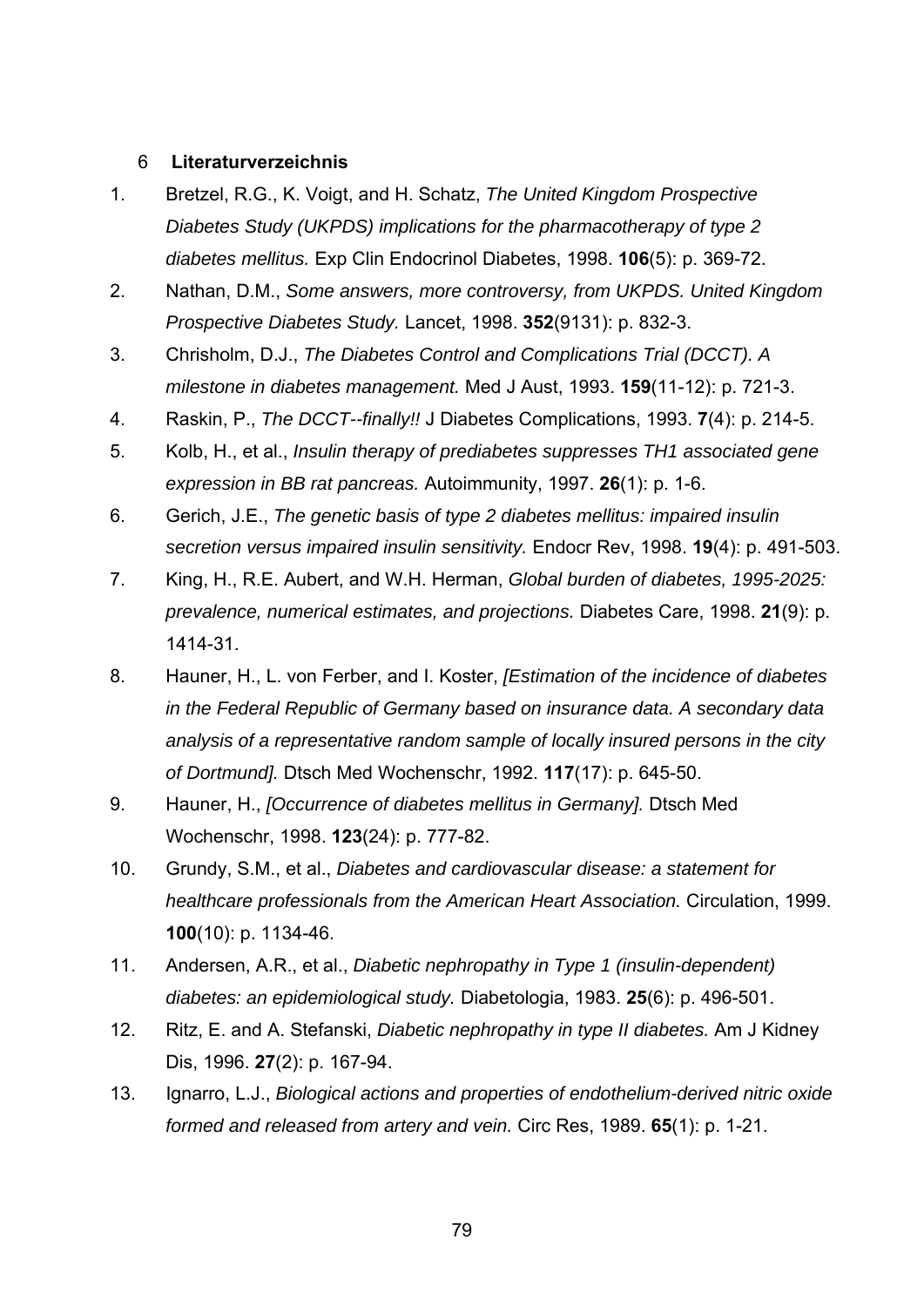- 14. Azuma, H., M. Ishikawa, and S. Sekizaki, *Endothelium-dependent inhibition of platelet aggregation.* Br J Pharmacol, 1986. **88**(2): p. 411-5.
- 15. Freedman, J.E., et al., *Deficient platelet-derived nitric oxide and enhanced hemostasis in mice lacking the NOSIII gene.* Circ Res, 1999. **84**(12): p. 1416-21.
- 16. Chen, C.H. and P.D. Henry, *Atherosclerosis as a microvascular disease: impaired angiogenesis mediated by suppressed basic fibroblast growth factor expression.* Proc Assoc Am Physicians, 1997. **109**(4): p. 351-61.
- 17. Chen, C.H., et al., *Inhibitory effects of hypercholesterolemia and ox-LDL on angiogenesis-like endothelial growth in rabbit aortic explants. Essential role of basic fibroblast growth factor.* Arterioscler Thromb Vasc Biol, 1997. **17**(7): p. 1303-12.
- 18. Furchgott, R.F. and J.V. Zawadzki, *The obligatory role of endothelial cells in the relaxation of arterial smooth muscle by acetylcholine.* Nature, 1980. **288**(5789): p. 373-6.
- 19. Forstermann, U., et al., *Isoforms of nitric oxide synthase. Properties, cellular distribution and expressional control.* Biochem Pharmacol, 1995. **50**(9): p. 1321- 32.
- 20. Li, H., et al., *Activation of protein kinase C alpha and/or epsilon enhances transcription of the human endothelial nitric oxide synthase gene.* Mol Pharmacol, 1998. **53**(4): p. 630-7.
- 21. Dimmeler, S., et al., *Activation of nitric oxide synthase in endothelial cells by Aktdependent phosphorylation.* Nature, 1999. **399**(6736): p. 601-5.
- 22. Fleming, I. and R. Busse, *Signal transduction of eNOS activation.* Cardiovasc Res, 1999. **43**(3): p. 532-41.
- 23. Papapetropoulos, A., R.D. Rudic, and W.C. Sessa, *Molecular control of nitric oxide synthases in the cardiovascular system.* Cardiovasc Res, 1999. **43**(3): p. 509-20.
- 24. Cosentino, F., et al., *Tetrahydrobiopterin alters superoxide and nitric oxide release in prehypertensive rats.* J Clin Invest, 1998. **101**(7): p. 1530-7.
- 25. Vergnani, L., et al., *Effect of native and oxidized low-density lipoprotein on endothelial nitric oxide and superoxide production : key role of L-arginine availability.* Circulation, 2000. **101**(11): p. 1261-6.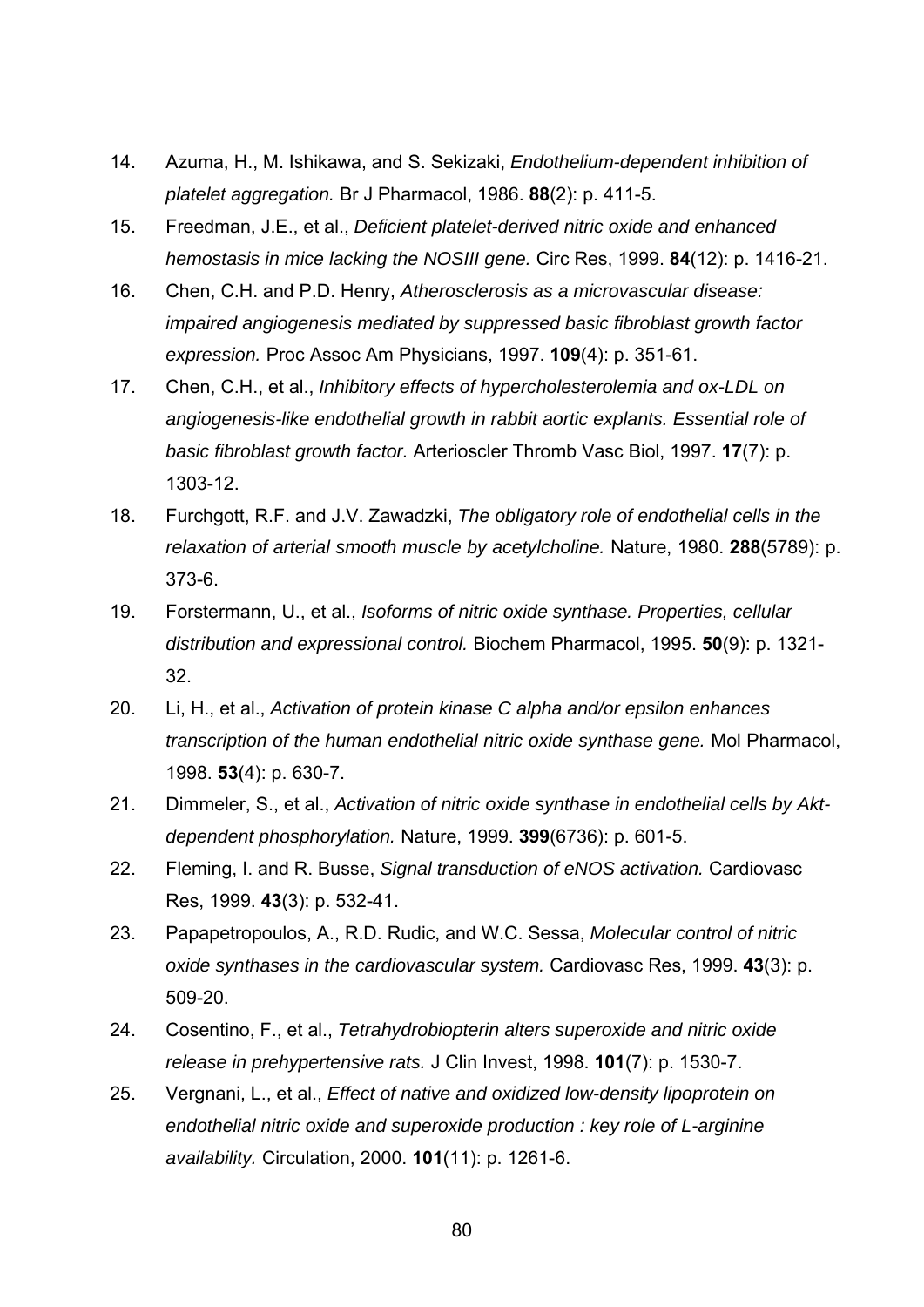- 26. Libby, P., *Inflammation in atherosclerosis.* Nature, 2002. **420**(6917): p. 868-74.
- 27. Topper, J.N., et al., *Identification of vascular endothelial genes differentially responsive to fluid mechanical stimuli: cyclooxygenase-2, manganese superoxide dismutase, and endothelial cell nitric oxide synthase are selectively up-regulated by steady laminar shear stress.* Proc Natl Acad Sci U S A, 1996. **93**(19): p. 10417-22.
- 28. De Caterina, R., et al., *Nitric oxide decreases cytokine-induced endothelial activation. Nitric oxide selectively reduces endothelial expression of adhesion molecules and proinflammatory cytokines.* J Clin Invest, 1995. **96**(1): p. 60-8.
- 29. Nagel, T., et al., *Shear stress selectively upregulates intercellular adhesion molecule-1 expression in cultured human vascular endothelial cells.* J Clin Invest, 1994. **94**(2): p. 885-91.
- 30. Libby, P., P.M. Ridker, and A. Maseri, *Inflammation and atherosclerosis.* Circulation, 2002. **105**(9): p. 1135-43.
- 31. Hansson, G.K., et al., *Innate and adaptive immunity in the pathogenesis of atherosclerosis.* Circ Res, 2002. **91**(4): p. 281-91.
- 32. Young, J.L., P. Libby, and U. Schonbeck, *Cytokines in the pathogenesis of atherosclerosis.* Thromb Haemost, 2002. **88**(4): p. 554-67.
- 33. Ross, R., *Atherosclerosis--an inflammatory disease.* N Engl J Med, 1999. **340**(2): p. 115-26.
- 34. Libby, P., *Current concepts of the pathogenesis of the acute coronary syndromes.* Circulation, 2001. **104**(3): p. 365-72.
- 35. Wilcox, J.N., et al., *Localization of tissue factor in the normal vessel wall and in the atherosclerotic plaque.* Proc Natl Acad Sci U S A, 1989. **86**(8): p. 2839-43.
- 36. Rosenson, R.S. and W. Koenig, *Utility of inflammatory markers in the management of coronary artery disease.* Am J Cardiol, 2003. **92**(1A): p. 10i-8i.
- 37. Blake, G.J. and P.M. Ridker, *Inflammatory bio-markers and cardiovascular risk prediction.* J Intern Med, 2002. **252**(4): p. 283-94.
- 38. Griendling, K.K., D. Sorescu, and M. Ushio-Fukai, *NAD(P)H oxidase: role in cardiovascular biology and disease.* Circ Res, 2000. **86**(5): p. 494-501.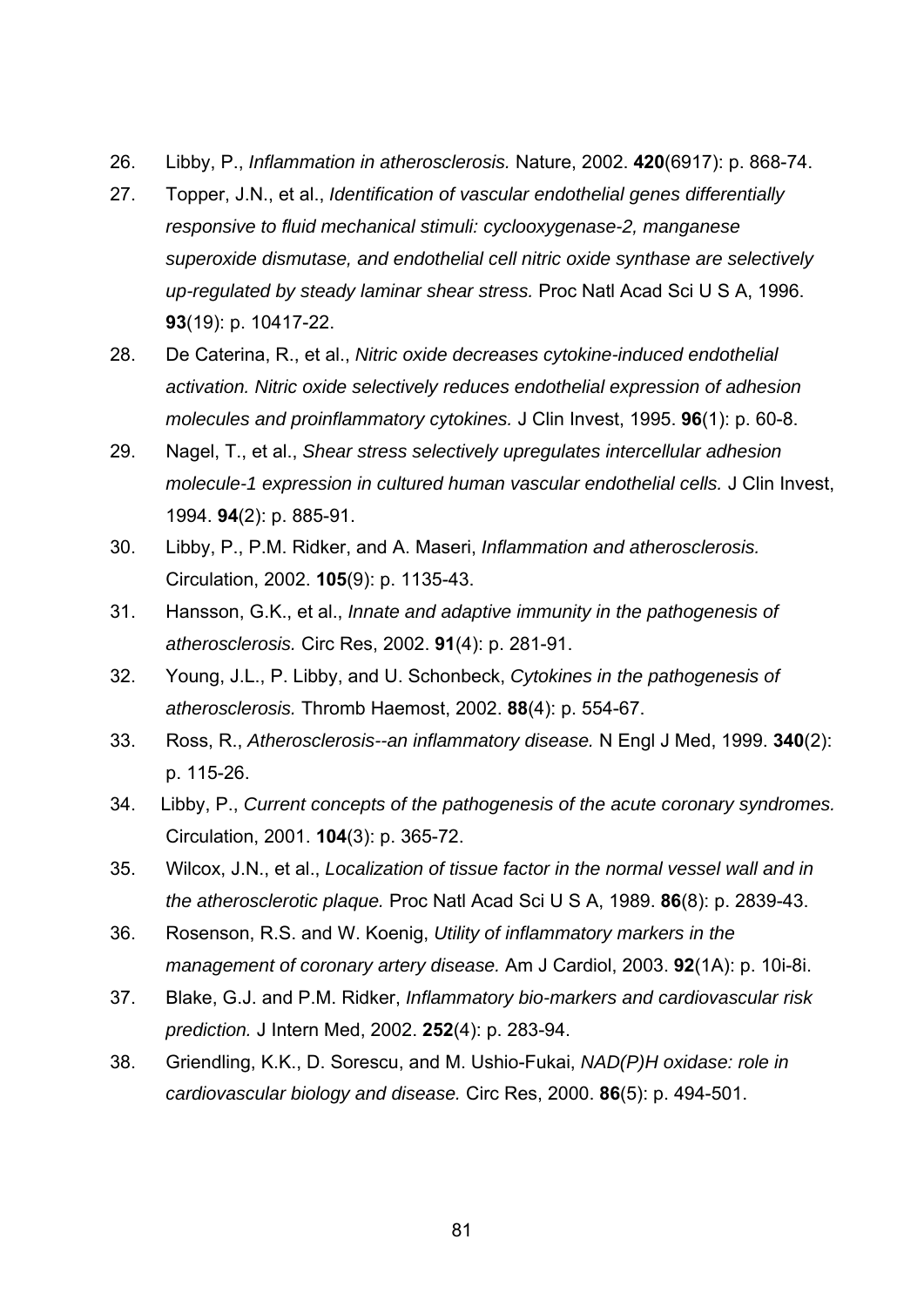- 39. Warnholtz, A., et al., *Increased NADH-oxidase-mediated superoxide production in the early stages of atherosclerosis: evidence for involvement of the reninangiotensin system.* Circulation, 1999. **99**(15): p. 2027-33.
- 40. Meyer, J.W. and M.E. Schmitt, *A central role for the endothelial NADPH oxidase in atherosclerosis.* FEBS Lett, 2000. **472**(1): p. 1-4.
- 41. Drexler, H., *Nitric oxide and coronary endothelial dysfunction in humans.* Cardiovasc Res, 1999. **43**(3): p. 572-9.
- 42. Niu, X.F., C.W. Smith, and P. Kubes, *Intracellular oxidative stress induced by nitric oxide synthesis inhibition increases endothelial cell adhesion to neutrophils.* Circ Res, 1994. **74**(6): p. 1133-40.
- 43. Radomski, M.W., R.M. Palmer, and S. Moncada, *The role of nitric oxide and cGMP in platelet adhesion to vascular endothelium.* Biochem Biophys Res Commun, 1987. **148**(3): p. 1482-9.
- 44. Haller, H., *Endothelial function. General considerations.* Drugs, 1997. **53 Suppl 1**: p. 1-10.
- 45. Gimbrone, M.A., Jr., *Vascular endothelium: an integrator of pathophysiologic stimuli in atherosclerosis.* Am J Cardiol, 1995. **75**(6): p. 67B-70B.
- 46. Poole, J.C. and H.W. Florey, *Changes in the endothelium of the aorta and the behaviour of macrophages in experimental atheroma of rabbits.* J Pathol Bacteriol, 1958. **75**(2): p. 245-51.
- 47. Butcher, E.C., *Leukocyte-endothelial cell recognition: three (or more) steps to specificity and diversity.* Cell, 1991. **67**(6): p. 1033-6.
- 48. Cotran, R.S. and T. Mayadas-Norton, *Endothelial adhesion molecules in health and disease.* Pathol Biol (Paris), 1998. **46**(3): p. 164-70.
- 49. Springer, T.A., *The sensation and regulation of interactions with the extracellular environment: the cell biology of lymphocyte adhesion receptors.* Annu Rev Cell Biol, 1990. **6**: p. 359-402.
- 50. Gu, L., et al., *Absence of monocyte chemoattractant protein-1 reduces atherosclerosis in low density lipoprotein receptor-deficient mice.* Mol Cell, 1998. **2**(2): p. 275-81.
- 51. Boring, L., et al., *Decreased lesion formation in CCR2-/- mice reveals a role for chemokines in the initiation of atherosclerosis.* Nature, 1998. **394**(6696): p. 894-7.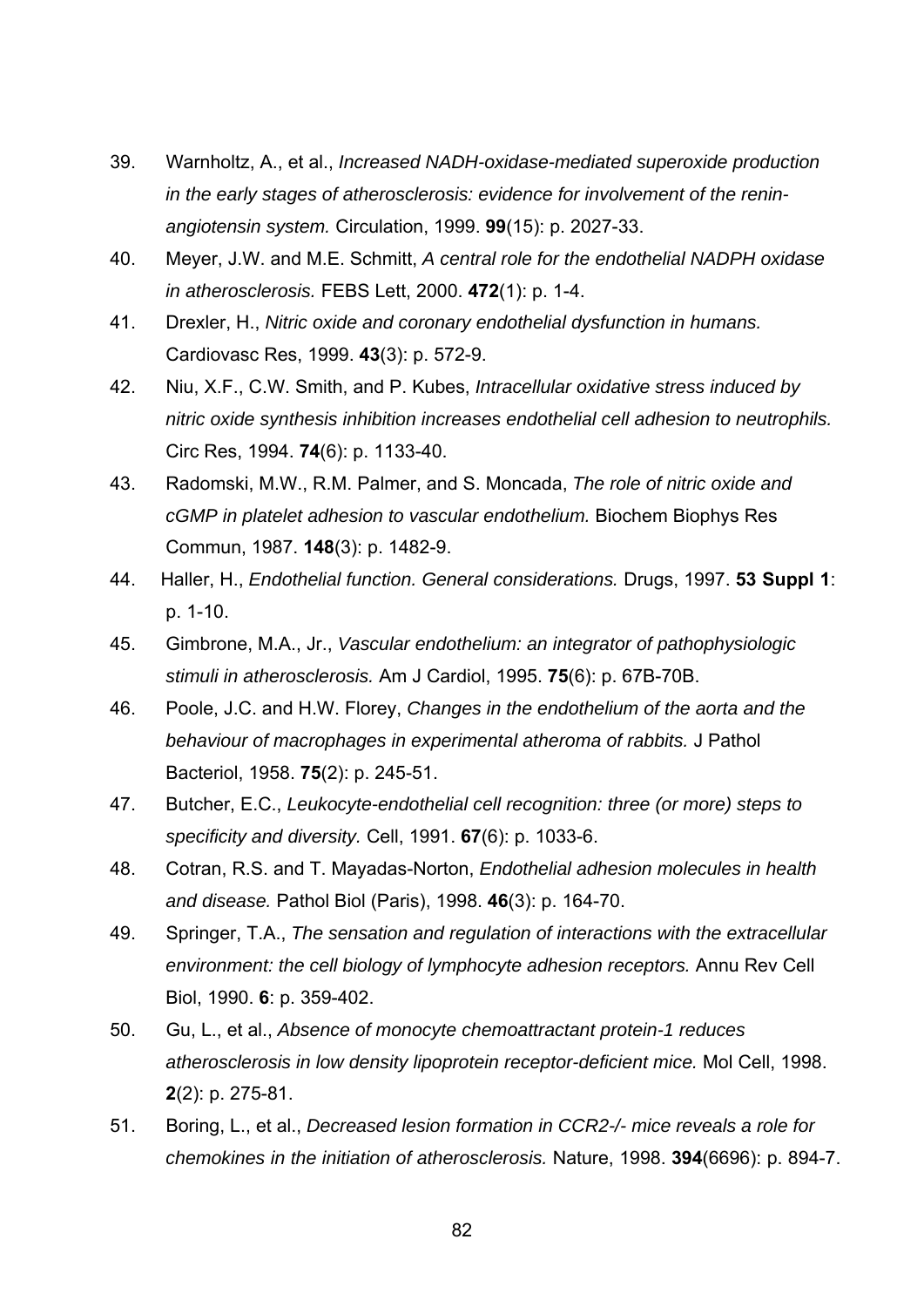- 52. Mach, F., et al., *Differential expression of three T lymphocyte-activating CXC chemokines by human atheroma-associated cells.* J Clin Invest, 1999. **104**(8): p. 1041-50.
- 53. Blann, A.D. and G.Y. Lip, *Raised levels of intercellular adhesion molecule-1 and vascular cell adhesion molecule-1 in the plasma of patients with ischaemic heart disease and hyperlipidaemia.* Atherosclerosis, 1998. **141**(1): p. 177-8.
- 54. Bluher, M., et al., *Relation between glycaemic control, hyperinsulinaemia and plasma concentrations of soluble adhesion molecules in patients with impaired glucose tolerance or Type II diabetes.* Diabetologia, 2002. **45**(2): p. 210-6.
- 55. Carter, A.M. and P.J. Grant, *Vascular homeostasis, adhesion molecules, and macrovascular disease in non-insulin-dependent diabetes mellitus.* Diabet Med, 1997. **14**(6): p. 423-32.
- 56. Tummala, P.E., et al., *Angiotensin II induces vascular cell adhesion molecule-1 expression in rat vasculature: A potential link between the renin-angiotensin system and atherosclerosis.* Circulation, 1999. **100**(11): p. 1223-9.
- 57. Tsao, P.S., et al., *Fluid flow inhibits endothelial adhesiveness. Nitric oxide and transcriptional regulation of VCAM-1.* Circulation, 1996. **94**(7): p. 1682-9.
- 58. Qian, H., et al., *Nitric oxide synthase gene therapy rapidly reduces adhesion molecule expression and inflammatory cell infiltration in carotid arteries of cholesterol-fed rabbits.* Circulation, 1999. **99**(23): p. 2979-82.
- 59. Theilmeier, G., et al., *Adhesiveness of mononuclear cells in hypercholesterolemic humans is normalized by dietary L-arginine.* Arterioscler Thromb Vasc Biol, 1997. **17**(12): p. 3557-64.
- 60. Bath, P.M., et al., *Nitric oxide and prostacyclin. Divergence of inhibitory effects on monocyte chemotaxis and adhesion to endothelium in vitro.* Arterioscler Thromb, 1991. **11**(2): p. 254-60.
- 61. Cooper, M.E., *The role of the renin-angiotensin-aldosterone system in diabetes and its vascular complications.* Am J Hypertens, 2004. **17**(11 Pt 2): p. 16S-20S; quiz A2-4.
- 62. O'Driscoll, G., et al., *Improvement in endothelial function by angiotensinconverting enzyme inhibition in non-insulin-dependent diabetes mellitus.* J Am Coll Cardiol, 1999. **33**(6): p. 1506-11.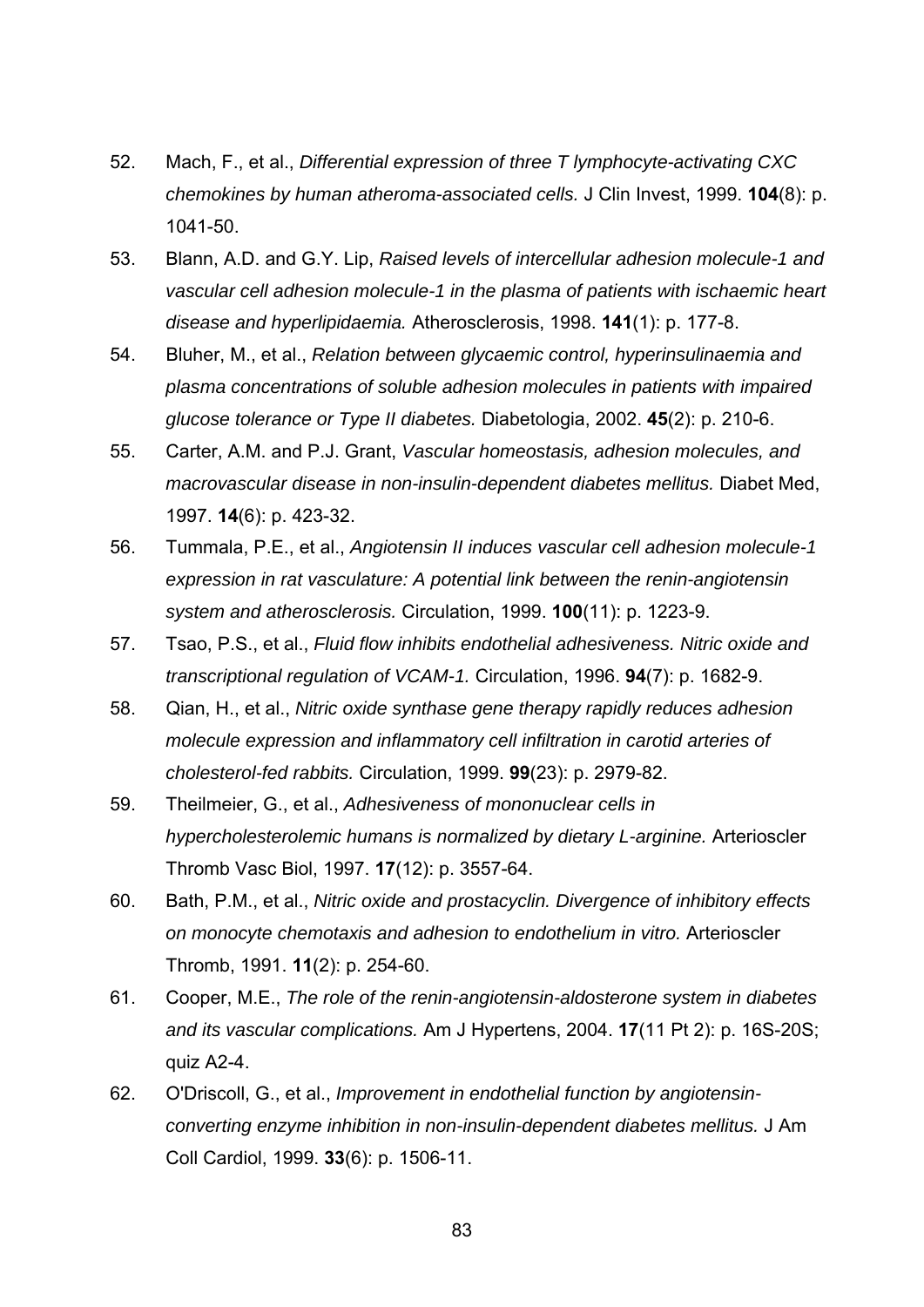- 63. Candido, R., et al., *Irbesartan but not amlodipine suppresses diabetesassociated atherosclerosis.* Circulation, 2004. **109**(12): p. 1536-42.
- 64. Sawicki, P.T. and A. Siebenhofer, *Betablocker treatment in diabetes mellitus.* J Intern Med, 2001. **250**(1): p. 11-7.
- 65. Kranzhofer, R., et al., *Angiotensin induces inflammatory activation of human vascular smooth muscle cells.* Arterioscler Thromb Vasc Biol, 1999. **19**(7): p. 1623-9.
- 66. Pliquett, R., et al., *Neurohumoral stimulation in type-2-diabetes as an emerging disease concept.* Cardiovasc Diabetol, 2004. **3**(1): p. 4.
- 67. Kaplan, J.R., et al., *Inhibition of coronary atherosclerosis by propranolol in behaviorally predisposed monkeys fed an atherogenic diet.* Circulation, 1987. **76**(6): p. 1364-72.
- 68. Pettersson, K., et al., *Experimental sympathetic activation causes endothelial injury in the rabbit thoracic aorta via beta 1-adrenoceptor activation.* Circ Res, 1990. **67**(4): p. 1027-34.
- 69. Obermuller, N., et al., *Distribution of angiotensin II receptor subtypes in rat brain nuclei.* Neurosci Lett, 1991. **132**(1): p. 11-5.
- 70. Stoll, M., et al., *The angiotensin AT2-receptor mediates inhibition of cell proliferation in coronary endothelial cells.* J Clin Invest, 1995. **95**(2): p. 651-7.
- 71. Steckelings, U.M., S.P. Bottari, and T. Unger, *Angiotensin receptor subtypes in the brain.* Trends Pharmacol Sci, 1992. **13**(9): p. 365-8.
- 72. Rajagopalan, S., et al., *Angiotensin II-mediated hypertension in the rat increases vascular superoxide production via membrane NADH/NADPH oxidase activation. Contribution to alterations of vasomotor tone.* J Clin Invest, 1996. **97**(8): p. 1916- 23.
- 73. Linz, W., et al., *Interactions among ACE, kinins and NO.* Cardiovasc Res, 1999. **43**(3): p. 549-61.
- 74. Benzing, T., et al., *Angiotensin-converting enzyme inhibitor ramiprilat interferes with the sequestration of the B2 kinin receptor within the plasma membrane of native endothelial cells.* Circulation, 1999. **99**(15): p. 2034-40.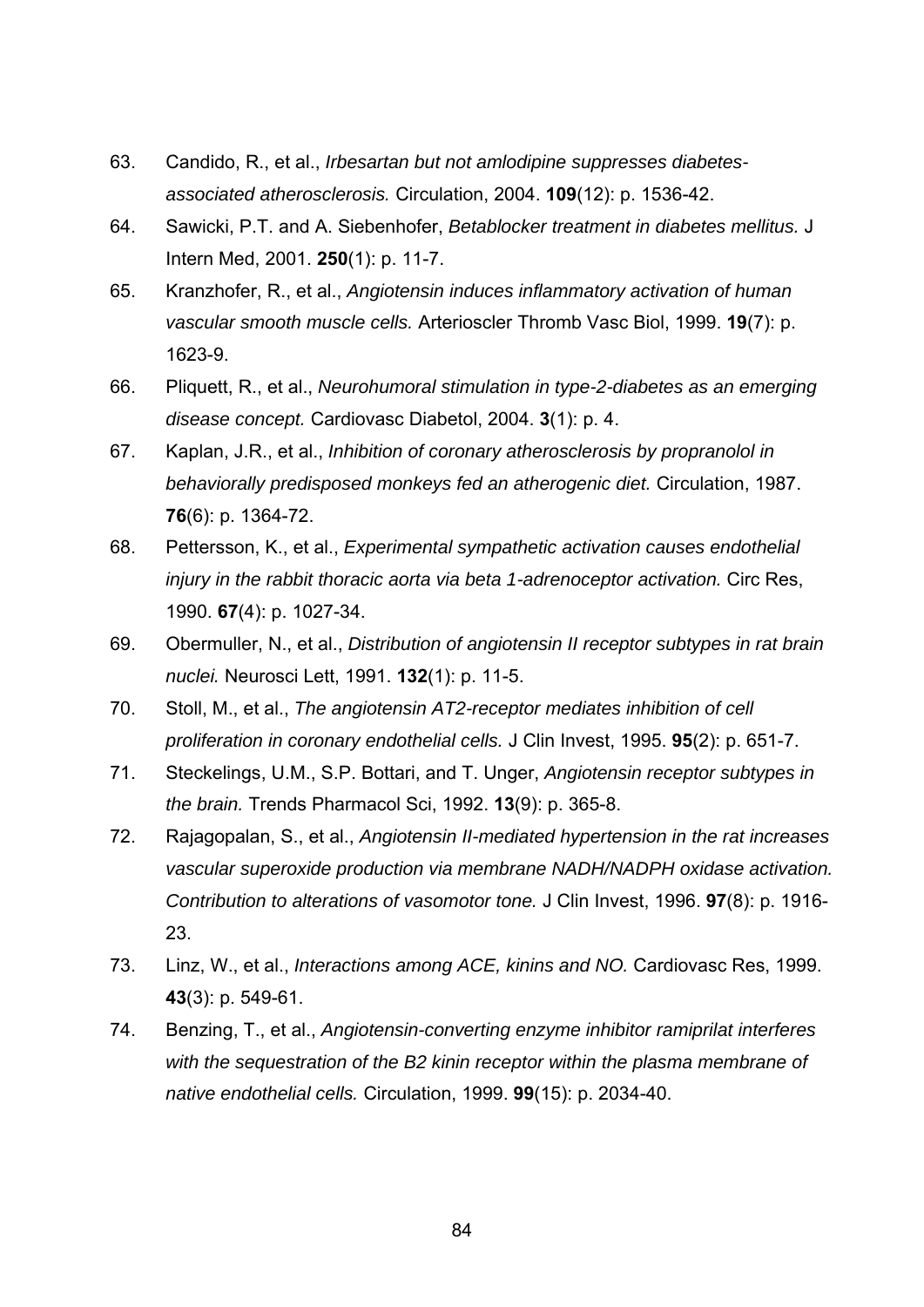- 75. Hornig, B., C. Kohler, and H. Drexler, *Role of bradykinin in mediating vascular effects of angiotensin-converting enzyme inhibitors in humans.* Circulation, 1997. **95**(5): p. 1115-8.
- 76. Tsutsumi, Y., et al., *Angiotensin II type 2 receptor overexpression activates the vascular kinin system and causes vasodilation.* J Clin Invest, 1999. **104**(7): p. 925-35.
- 77. Miyamoto, M.I., et al., *Effect of alpha-adrenergic stimulation on regional contractile function and myocardial blood flow with and without ischemia.* Circulation, 1991. **84**(4): p. 1715-24.
- 78. Zierhut, W. and H.G. Zimmer, *Significance of myocardial alpha- and betaadrenoceptors in catecholamine-induced cardiac hypertrophy.* Circ Res, 1989. **65**(5): p. 1417-25.
- 79. Communal, C., et al., *Opposing effects of beta(1)- and beta(2)-adrenergic receptors on cardiac myocyte apoptosis : role of a pertussis toxin-sensitive G protein.* Circulation, 1999. **100**(22): p. 2210-2.
- 80. Aromaa, A., A. Reunanen, and K. Pyorala, *Hypertension and mortality in diabetic and non-diabetic Finnish men.* J Hypertens Suppl, 1984. **2**(3): p. S205-7.
- 81. UKPDS, *Tight blood pressure control and risk of macrovascular and microvascular complications in type 2 diabetes: UKPDS 38. UK Prospective Diabetes Study Group.* Bmj, 1998. **317**(7160): p. 703-13.
- 82. Hansson, L., et al., *Effects of intensive blood-pressure lowering and low-dose aspirin in patients with hypertension: principal results of the Hypertension Optimal Treatment (HOT) randomised trial. HOT Study Group.* Lancet, 1998. **351**(9118): p. 1755-62.
- 83. Reaven, G.M., H. Lithell, and L. Landsberg, *Hypertension and associated metabolic abnormalities--the role of insulin resistance and the sympathoadrenal system.* N Engl J Med, 1996. **334**(6): p. 374-81.
- 84. Gress, T.W., et al., *Hypertension and antihypertensive therapy as risk factors for type 2 diabetes mellitus. Atherosclerosis Risk in Communities Study.* N Engl J Med, 2000. **342**(13): p. 905-12.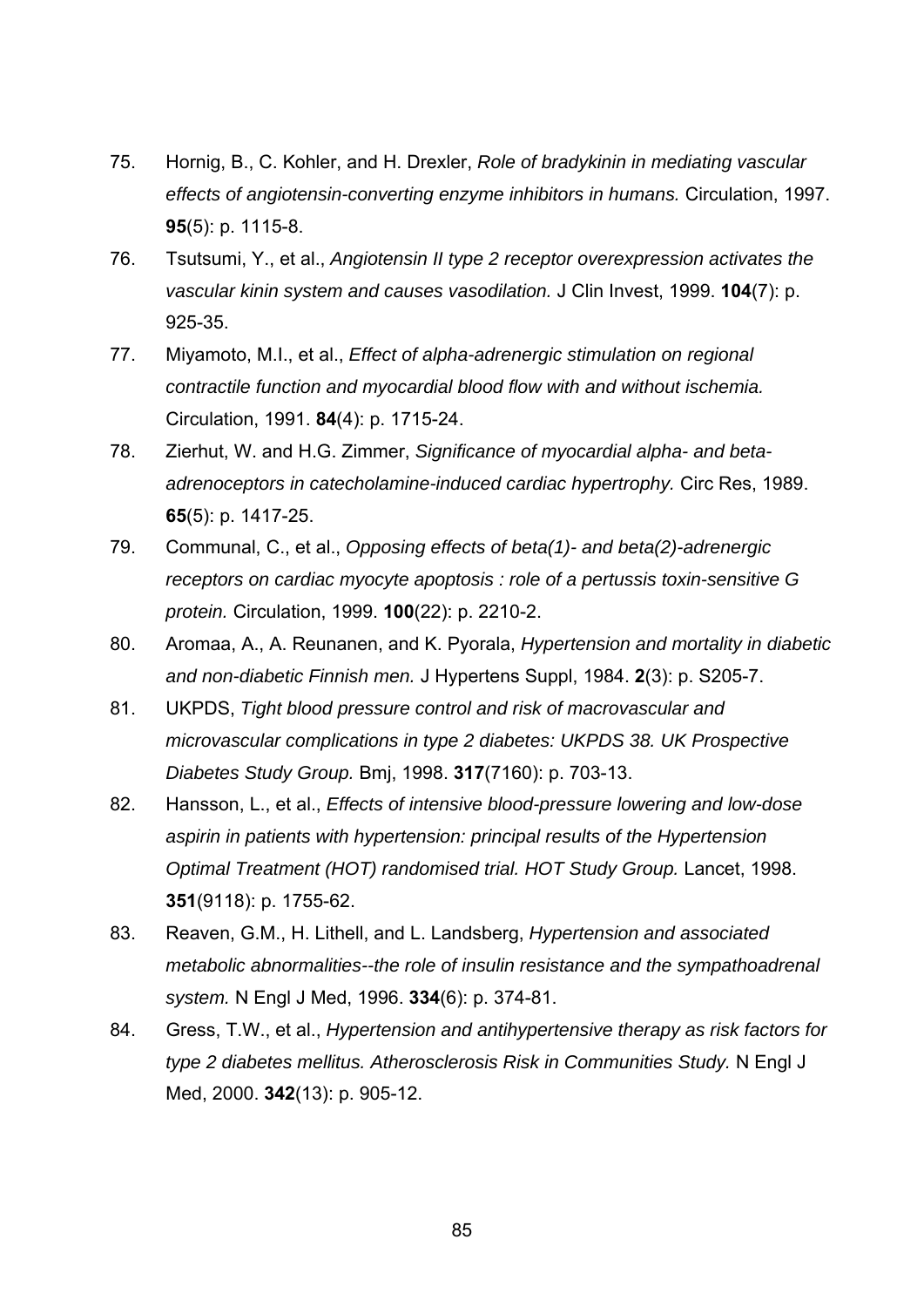- 85. Von Arnim, T., *Prognostic significance of transient ischemic episodes: response to treatment shows improved prognosis. Results of the Total Ischemic Burden Bisoprolol Study (TIBBs) follow-up.* J Am Coll Cardiol, 1996. **28**(1): p. 20-4.
- 86. Jonas, M., et al., *Usefulness of beta-blocker therapy in patients with non-insulindependent diabetes mellitus and coronary artery disease. Bezafibrate Infarction Prevention (BIP) Study Group.* Am J Cardiol, 1996. **77**(15): p. 1273-7.
- 87. Herr, R.R., et al., *Isolation and characterization of streptozotocin.* Antibiot Annu, 1959. **7**: p. 236-40.
- 88. Arison, R.N. and E.L. Feudale, *Induction of renal tumour by streptozotocin in rats.* Nature, 1967. **214**(94): p. 1254-5.
- 89. Rakieten, N., M.L. Rakieten, and M.V. Nadkarni, *Studies on the diabetogenic action of streptozotocin (NSC-37917).* Cancer Chemother Rep, 1963. **29**: p. 91-8.
- 90. Dorenkamp, M., et al., *Protection against oxidative stress in diabetic rats: Role of angiotensin AT(1) receptor and beta 1-adrenoceptor antagonism.* Eur J Pharmacol, 2005.
- 91. Giorgino, F., J.H. Chen, and R.J. Smith, *Changes in tyrosine phosphorylation of insulin receptors and a 170,000 molecular weight nonreceptor protein in vivo in skeletal muscle of streptozotocin-induced diabetic rats: effects of insulin and glucose.* Endocrinology, 1992. **130**(3): p. 1433-44.
- 92. Van Voorhis, K., et al., *Effect of chemically induced diabetes mellitus on glutamine transport in rat intestine.* Gastroenterology, 1990. **98**(4): p. 862-6.
- 93. Riva, E., et al., *Changes in diastolic function and collagen content in normotensive and hypertensive rats with long-term streptozotocin-induced diabetes.* Pharmacol Res, 1998. **37**(3): p. 233-40.
- 94. Tomlinson, K.C., S.M. Gardiner, and T. Bennett, *Diabetes mellitus in Brattleboro rats: cardiovascular, fluid, and electrolyte status.* Am J Physiol, 1989. **256**(6 Pt 2): p. R1279-85.
- 95. Angulo, J., et al., *Impairment of nitric oxide-mediated relaxations in anaesthetized autoperfused streptozotocin-induced diabetic rats.* Naunyn Schmiedebergs Arch Pharmacol, 1998. **358**(5): p. 529-37.
- 96. Jensen, T., et al., *Features of endothelial dysfunction in early diabetic nephropathy.* Lancet, 1989. **1**(8636): p. 461-3.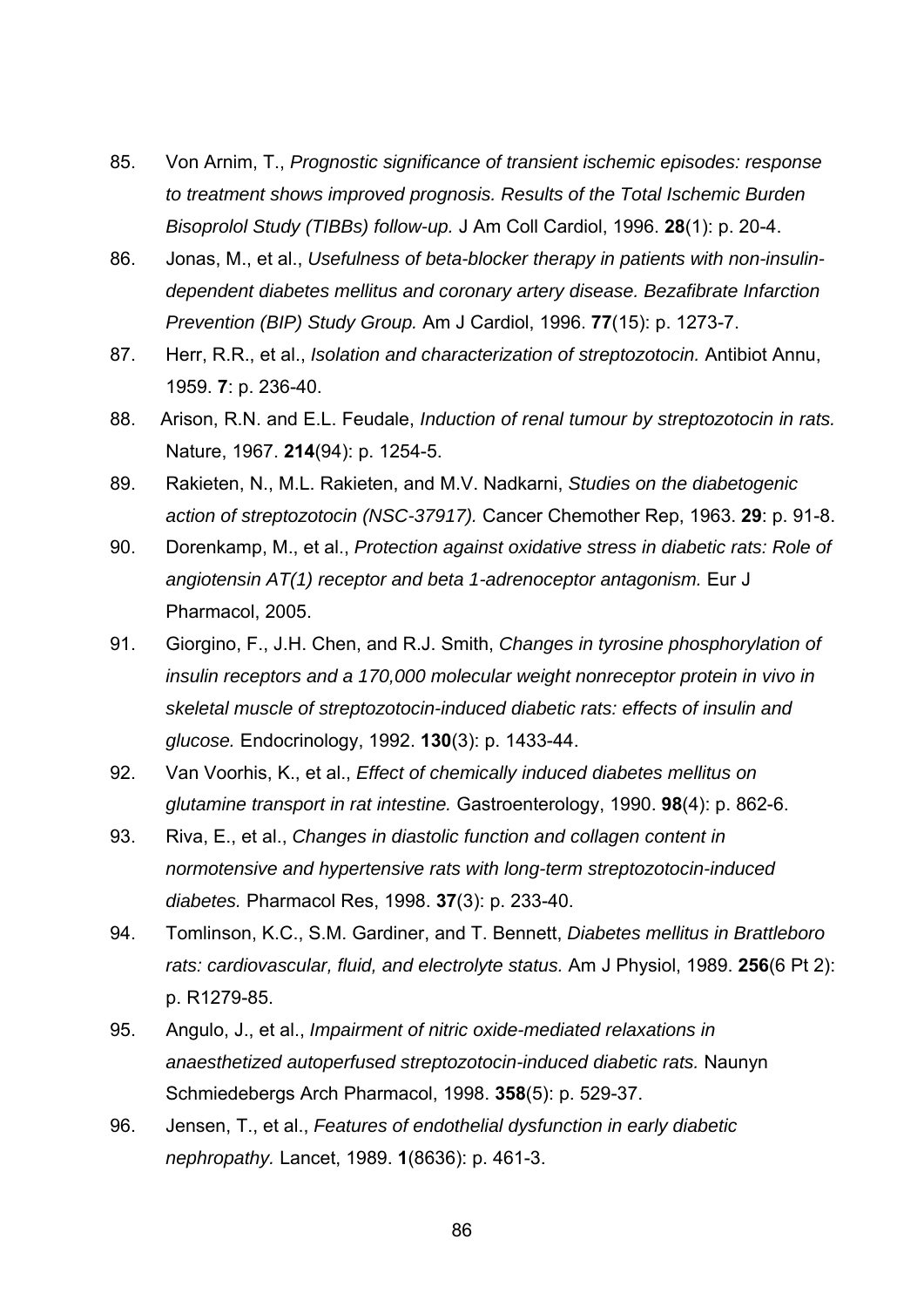- 97. Stehouwer, C.D., et al., *Urinary albumin excretion, cardiovascular disease, and endothelial dysfunction in non-insulin-dependent diabetes mellitus.* Lancet, 1992. **340**(8815): p. 319-23.
- 98. Rees, D.D., et al., *Characterization of three inhibitors of endothelial nitric oxide synthase in vitro and in vivo.* Br J Pharmacol, 1990. **101**(3): p. 746-52.
- 99. Hsu, S.M. and L. Raine, *Protein A, avidin, and biotin in immunohistochemistry.* J Histochem Cytochem, 1981. **29**(11): p. 1349-53.
- 100. Tschope, C., et al., *Angiotensin AT2 Receptor Deficiency After Myocardial Infarction: Its Effects on Cardiac Function and Fibrosis Depend on the Stimulus.* Cell Biochem Biophys, 2005. **43**(1): p. 45-52.
- 101. Noutsias, M., et al., *Digital image analysis system for the quantification of infiltrates and cell adhesion molecules in inflammatory cardiomyopathy.* Med Sci Monit, 2002. **8**(5): p. MT59-71.
- 102. Kuhl, U., M. Noutsias, and H.P. Schultheiss, *Immunohistochemistry in dilated cardiomyopathy.* Eur Heart J, 1995. **16 Suppl O**: p. 100-6.
- 103. Kiff, R.J., et al., *Selective impairment of hindquarters vasodilator responses to bradykinin in conscious Wistar rats with streptozotocin-induced diabetes mellitus.* Br J Pharmacol, 1991. **103**(2): p. 1357-62.
- 104. Kamata, K., et al., *Endothelium-dependent vasodilator effects of platelet activating factor on rat resistance vessels.* Br J Pharmacol, 1989. **98**(4): p. 1360- 4.
- 105. Lash, J.M. and H.G. Bohlen, *Structural and functional origins of suppressed acetylcholine vasodilation in diabetic rat intestinal arterioles.* Circ Res, 1991. **69**(5): p. 1259-68.
- 106. Koltai, M.Z., et al., *Characteristics of coronary endothelial dysfunction in experimental diabetes.* Cardiovasc Res, 1997. **34**(1): p. 157-63.
- 107. Sikorski, B.W., W.C. Hodgson, and R.G. King, *Effects of haemoglobin and Nnitro-L-arginine on constrictor and dilator responses of aortic rings from streptozotocin diabetic rats.* Eur J Pharmacol, 1993. **242**(3): p. 275-82.
- 108. Calver, A., J. Collier, and P. Vallance, *Inhibition and stimulation of nitric oxide synthesis in the human forearm arterial bed of patients with insulin-dependent diabetes.* J Clin Invest, 1992. **90**(6): p. 2548-54.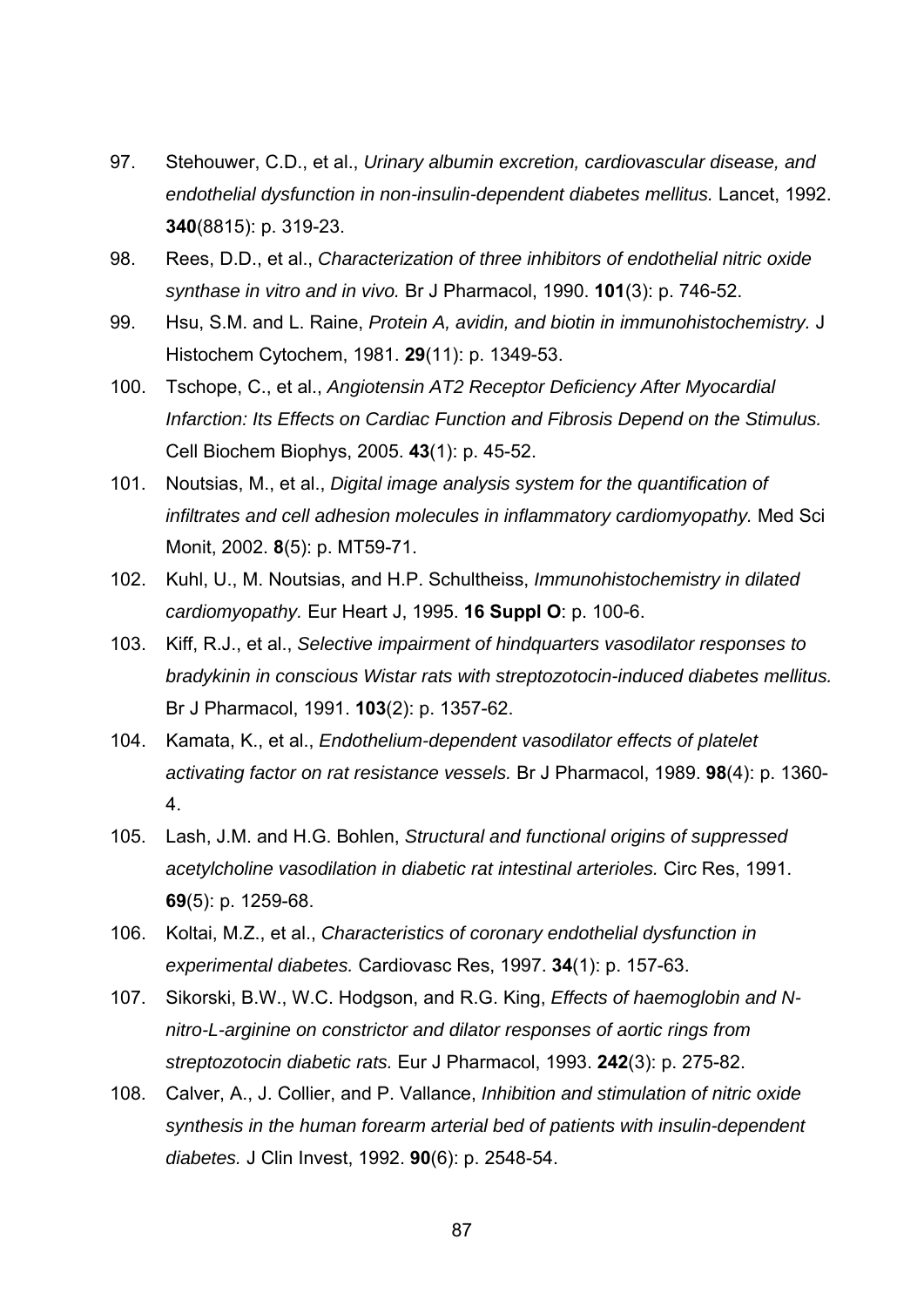- 109. Elliott, T.G., et al., *Inhibition of nitric oxide synthesis in forearm vasculature of insulin-dependent diabetic patients: blunted vasoconstriction in patients with microalbuminuria.* Clin Sci (Lond), 1993. **85**(6): p. 687-93.
- 110. Ludmer, P.L., et al., *Paradoxical vasoconstriction induced by acetylcholine in atherosclerotic coronary arteries.* N Engl J Med, 1986. **315**(17): p. 1046-51.
- 111. Kinlay, S. and P. Ganz, *Role of endothelial dysfunction in coronary artery disease and implications for therapy.* Am J Cardiol, 1997. **80**(9A): p. 11I-16I.
- 112. Ganz, P. and J.A. Vita, *Testing endothelial vasomotor function: nitric oxide, a multipotent molecule.* Circulation, 2003. **108**(17): p. 2049-53.
- 113. Widlansky, M.E., et al., *The clinical implications of endothelial dysfunction.* J Am Coll Cardiol, 2003. **42**(7): p. 1149-60.
- 114. Lerman, A. and A.M. Zeiher, *Endothelial function: cardiac events.* Circulation, 2005. **111**(3): p. 363-8.
- 115. Kado, S., et al., *Expression of intercellular adhesion molecule-1 induced by high glucose concentrations in human aortic endothelial cells.* Life Sci, 2001. **68**(7): p. 727-37.
- 116. Kim, J.A., et al., *Evidence that glucose increases monocyte binding to human aortic endothelial cells.* Diabetes, 1994. **43**(9): p. 1103-7.
- 117. Majewska, E., et al., *Role of tyrosine kinase enzymes in TNF-alpha and IL-1 induced expression of ICAM-1 and VCAM-1 on human umbilical vein endothelial cells.* Scand J Immunol, 1997. **45**(4): p. 385-92.
- 118. Daxecker, H., et al., *Endothelial adhesion molecule expression in an in vitro model of inflammation.* Clin Chim Acta, 2002. **325**(1-2): p. 171-5.
- 119. Fasching, P., W. Waldhausl, and O.F. Wagner, *Elevated circulating adhesion molecules in NIDDM--potential mediators in diabetic macroangiopathy.* Diabetologia, 1996. **39**(10): p. 1242-4.
- 120. Fasching, P., et al., *Elevated concentrations of circulating adhesion molecules and their association with microvascular complications in insulin-dependent diabetes mellitus.* J Clin Endocrinol Metab, 1996. **81**(12): p. 4313-7.
- 121. Steiner, M., et al., *Increased levels of soluble adhesion molecules in type 2 (noninsulin dependent) diabetes mellitus are independent of glycaemic control.* Thromb Haemost, 1994. **72**(6): p. 979-84.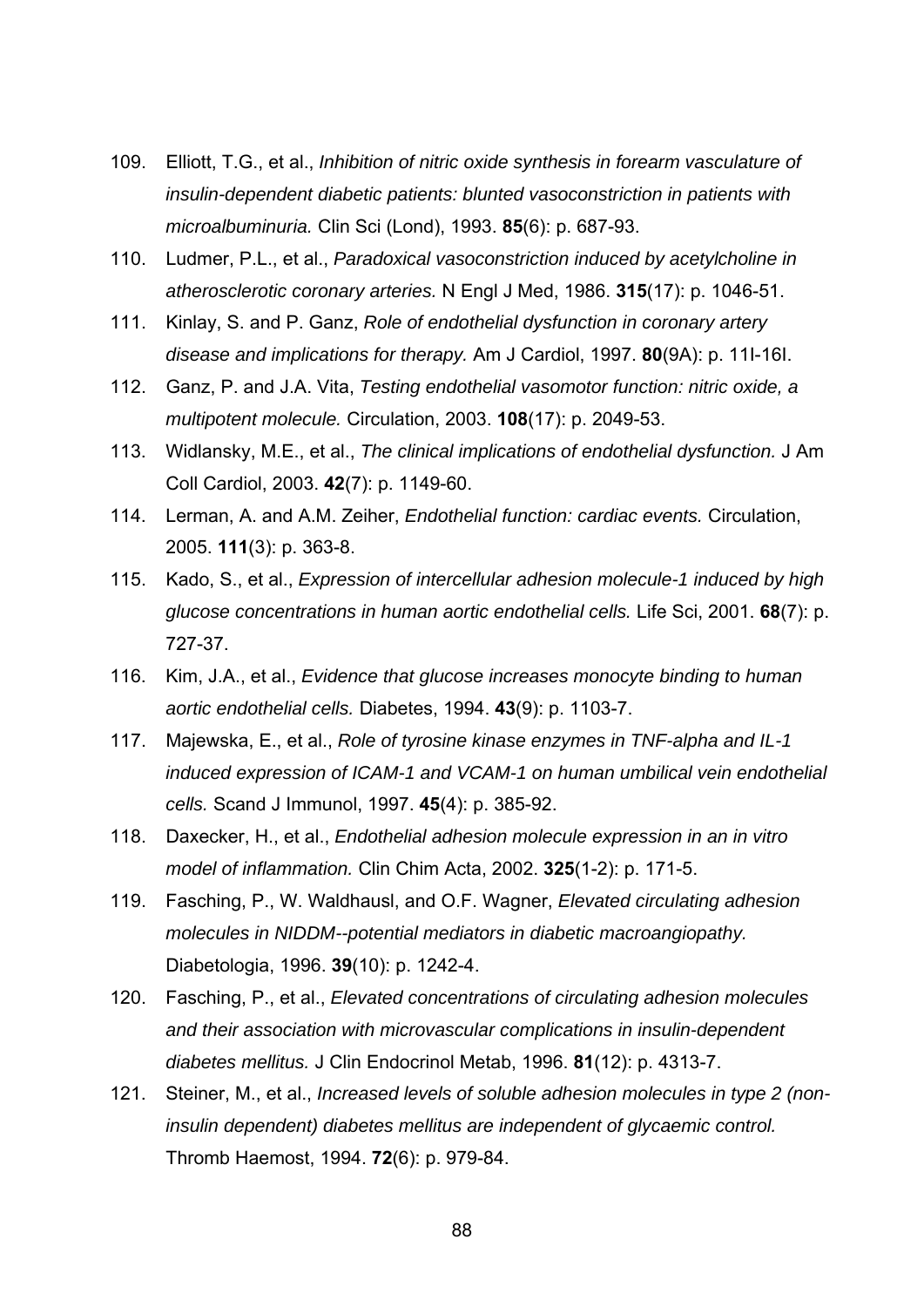- 122. Castelli, W.P., *Lipids, risk factors and ischaemic heart disease.* Atherosclerosis, 1996. **124 Suppl**: p. S1-9.
- 123. Ridker, P.M., et al., *Inflammation, aspirin, and the risk of cardiovascular disease in apparently healthy men.* N Engl J Med, 1997. **336**(14): p. 973-9.
- 124. Ridker, P.M., et al., *Plasma concentration of C-reactive protein and risk of developing peripheral vascular disease.* Circulation, 1998. **97**(5): p. 425-8.
- 125. Ridker, P.M., et al., *C-reactive protein and other markers of inflammation in the prediction of cardiovascular disease in women.* N Engl J Med, 2000. **342**(12): p. 836-43.
- 126. Kreuzer, K.A., et al., *A comparative study of different enzyme immunosorbent assays for human tumor necrosis factor-alpha.* J Immunol Methods, 1996. **195**(1- 2): p. 49-54.
- 127. Biasucci, L.M., et al., *Increasing levels of interleukin (IL)-1Ra and IL-6 during the first 2 days of hospitalization in unstable angina are associated with increased risk of in-hospital coronary events.* Circulation, 1999. **99**(16): p. 2079-84.
- 128. Ridker, P.M., et al., *Plasma concentration of interleukin-6 and the risk of future myocardial infarction among apparently healthy men.* Circulation, 2000. **101**(15): p. 1767-72.
- 129. Libby, P., *Atherosclerosis: the new view.* Sci Am, 2002. **286**(5): p. 46-55.
- 130. Ridker, P.M., et al., *Plasma concentration of soluble intercellular adhesion molecule 1 and risks of future myocardial infarction in apparently healthy men.* Lancet, 1998. **351**(9096): p. 88-92.
- 131. Moncada, S. and E.A. Higgs, *Endogenous nitric oxide: physiology, pathology and clinical relevance.* Eur J Clin Invest, 1991. **21**(4): p. 361-74.
- 132. van der Veen, R.C., *Nitric oxide and T helper cell immunity.* Int Immunopharmacol, 2001. **1**(8): p. 1491-500.
- 133. Beck, K.F., et al., *Inducible NO synthase: role in cellular signalling.* J Exp Biol, 1999. **202**(Pt 6): p. 645-53.
- 134. Laursen, J.B., et al., *Endothelial regulation of vasomotion in apoE-deficient mice: implications for interactions between peroxynitrite and tetrahydrobiopterin.* Circulation, 2001. **103**(9): p. 1282-8.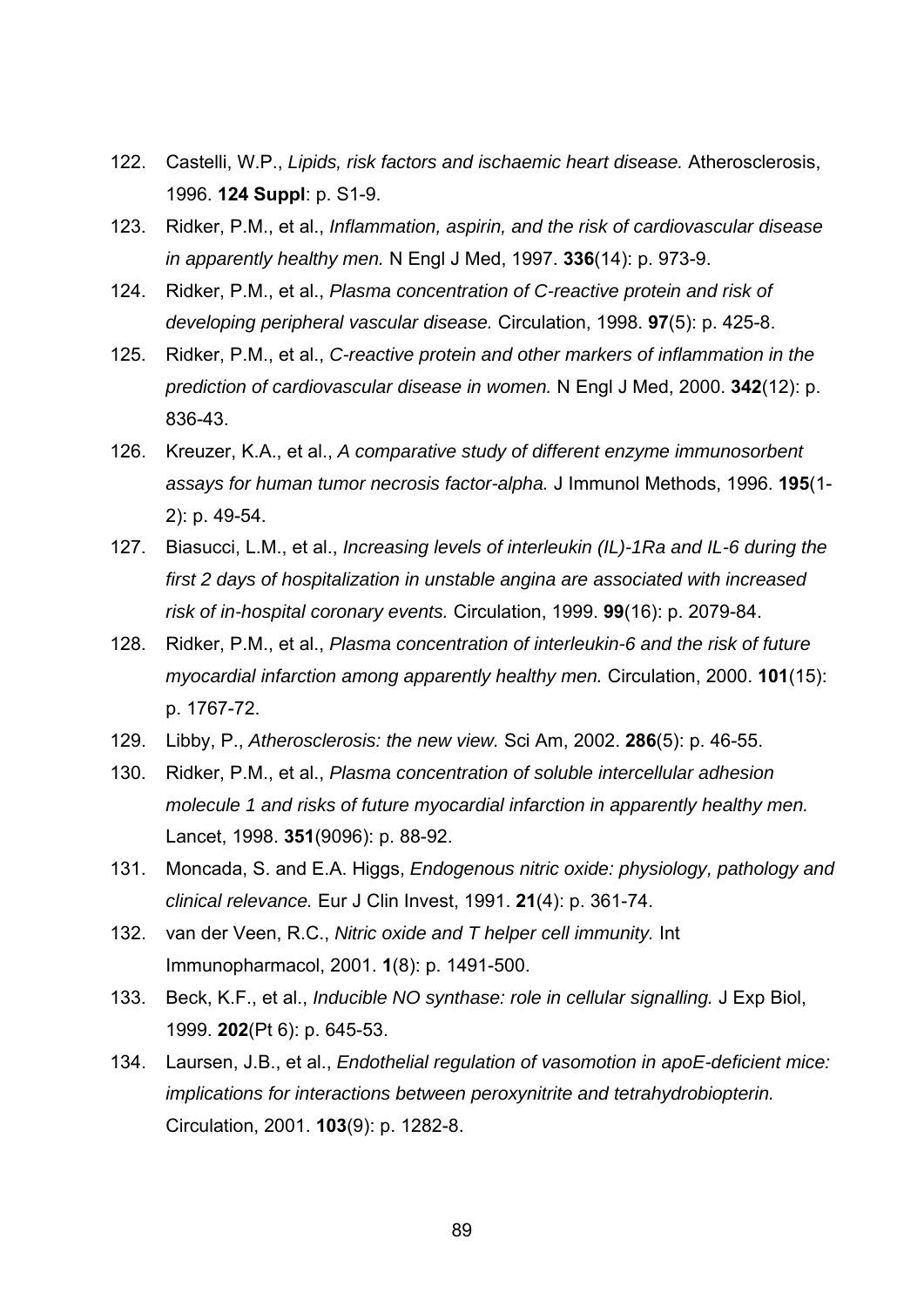- 135. Ozaki, M., et al., *Overexpression of endothelial nitric oxide synthase in endothelial cells is protective against ischemia-reperfusion injury in mouse skeletal muscle.* Am J Pathol, 2002. **160**(4): p. 1335-44.
- 136. Landmesser, U., et al., *Oxidation of tetrahydrobiopterin leads to uncoupling of endothelial cell nitric oxide synthase in hypertension.* J Clin Invest, 2003. **111**(8): p. 1201-9.
- 137. Hink, U., et al., *Mechanisms underlying endothelial dysfunction in diabetes mellitus.* Circ Res, 2001. **88**(2): p. E14-22.
- 138. Guzik, T.J., et al., *Mechanisms of increased vascular superoxide production in human diabetes mellitus: role of NAD(P)H oxidase and endothelial nitric oxide synthase.* Circulation, 2002. **105**(14): p. 1656-62.
- 139. Oyadomari, S., et al., *Coinduction of endothelial nitric oxide synthase and arginine recycling enzymes in aorta of diabetic rats.* Nitric Oxide, 2001. **5**(3): p. 252-60.
- 140. Alp, N.J. and K.M. Channon, *Regulation of endothelial nitric oxide synthase by tetrahydrobiopterin in vascular disease.* Arterioscler Thromb Vasc Biol, 2004. **24**(3): p. 413-20.
- 141. Meininger, C.J., et al., *Impaired nitric oxide production in coronary endothelial cells of the spontaneously diabetic BB rat is due to tetrahydrobiopterin deficiency.* Biochem J, 2000. **349**(Pt 1): p. 353-6.
- 142. Stangl, V., et al., *Long-term up-regulation of eNOS and improvement of endothelial function by inhibition of the ubiquitin-proteasome pathway.* Faseb J, 2004. **18**(2): p. 272-9.
- 143. Beckman, J.S. and W.H. Koppenol, *Nitric oxide, superoxide, and peroxynitrite: the good, the bad, and ugly.* Am J Physiol, 1996. **271**(5 Pt 1): p. C1424-37.
- 144. Ceriello, A., et al., *Detection of nitrotyrosine in the diabetic plasma: evidence of oxidative stress.* Diabetologia, 2001. **44**(7): p. 834-8.
- 145. Cosentino, F., et al., *High glucose increases nitric oxide synthase expression and superoxide anion generation in human aortic endothelial cells.* Circulation, 1997. **96**(1): p. 25-8.
- 146. Hsueh, W.A. and M.J. Quinones, *Role of endothelial dysfunction in insulin resistance.* Am J Cardiol, 2003. **92**(4A): p. 10J-17J.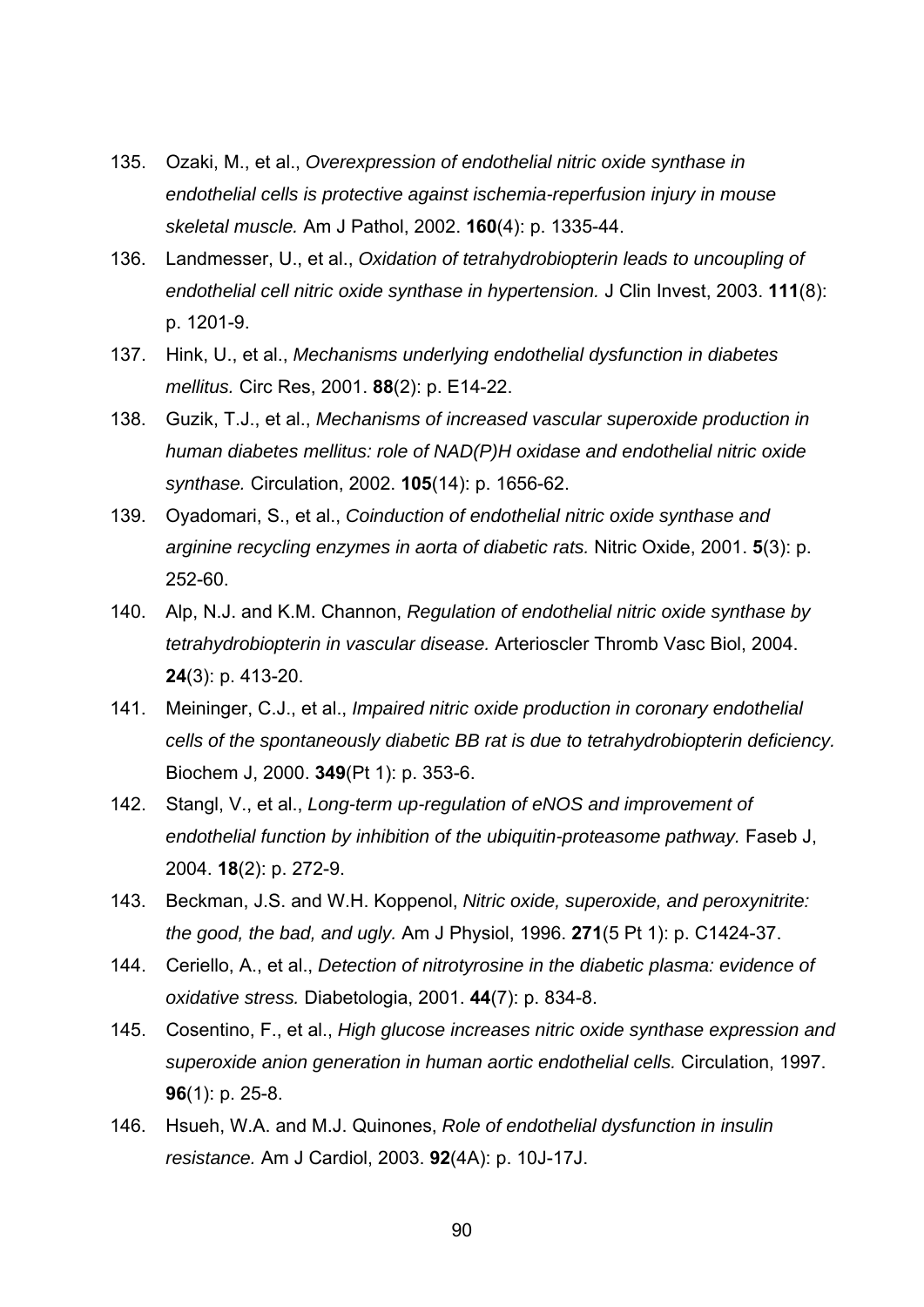- 147. Mollnau, H., et al., *Effects of angiotensin II infusion on the expression and function of NAD(P)H oxidase and components of nitric oxide/cGMP signaling.* Circ Res, 2002. **90**(4): p. E58-65.
- 148. Bojunga, J., et al., *Antioxidative treatment prevents activation of death-receptorand mitochondrion-dependent apoptosis in the hearts of diabetic rats.* Diabetologia, 2004. **47**(12): p. 2072-2080.
- 149. Thomsen, K., I. Rubin, and M. Lauritzen, *NO- and non-NO-, non-prostanoiddependent vasodilatation in rat sciatic nerve during maturation and developing experimental diabetic neuropathy.* J Physiol, 2002. **543**(Pt 3): p. 977-93.
- 150. Bardell, A.L. and K.M. MacLeod, *Evidence for inducible nitric-oxide synthase expression and activity in vascular smooth muscle of streptozotocin-diabetic rats.* J Pharmacol Exp Ther, 2001. **296**(2): p. 252-9.
- 151. Smith, J.M., D.J. Paulson, and F.D. Romano, *Inhibition of nitric oxide synthase by L-NAME improves ventricular performance in streptozotocin-diabetic rats.* J Mol Cell Cardiol, 1997. **29**(9): p. 2393-402.
- 152. Tannous, M., et al., *Evidence for iNOS-dependent peroxynitrite production in diabetic platelets.* Diabetologia, 1999. **42**(5): p. 539-44.
- 153. Cai, S., et al., *Endothelial nitric oxide synthase dysfunction in diabetic mice: importance of tetrahydrobiopterin in eNOS dimerisation.* Diabetologia, 2005. **48**(9): p. 1933-40.
- 154. Rajagopalan, S., et al., *Effect of losartan in aging-related endothelial impairment.* Am J Cardiol, 2002. **89**(5): p. 562-6.
- 155. Rahman, S.T., et al., *Effects of eprosartan versus hydrochlorothiazide on markers of vascular oxidation and inflammation and blood pressure (reninangiotensin system antagonists, oxidation, and inflammation).* Am J Cardiol, 2002. **89**(6): p. 686-90.
- 156. Jilma, B., et al., *Effects of enalapril and losartan on circulating adhesion molecules and monocyte chemotactic protein-1.* Clin Sci (Lond), 2002. **103**(2): p. 131-6.
- 157. Schram, M.T., et al., *Aggressive antihypertensive therapy based on hydrochlorothiazide, candesartan or lisinopril as initial choice in hypertensive*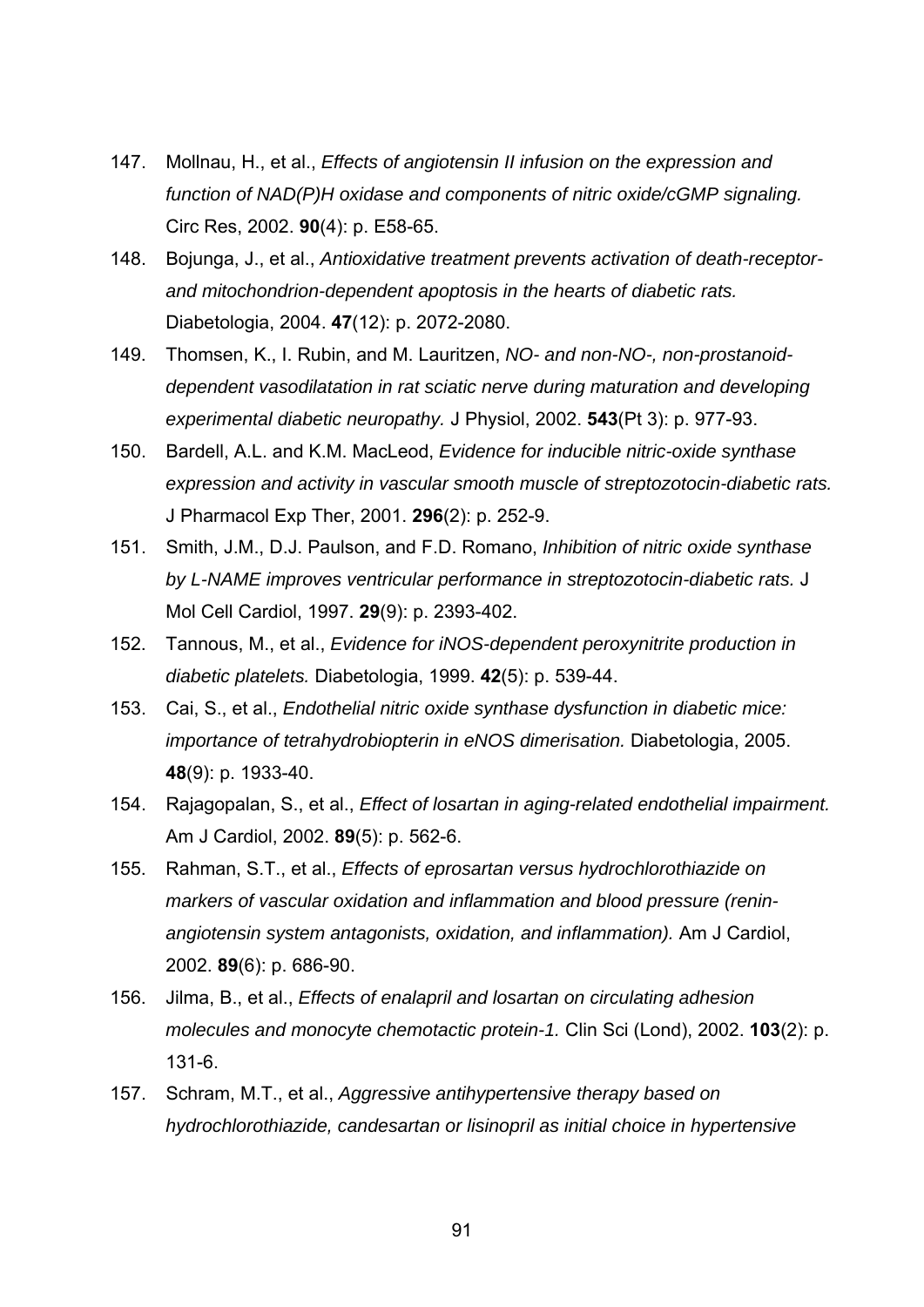*type II diabetic individuals: effects on albumin excretion, endothelial function and inflammation in a double-blind, randomized clinical trial.* J Hum Hypertens, 2005.

- 158. Campbell, D.J., H. Krum, and M.D. Esler, *Losartan increases bradykinin levels in hypertensive humans.* Circulation, 2005. **111**(3): p. 315-20.
- 159. Morigi, M., et al., *Leukocyte-endothelial interaction is augmented by high glucose concentrations and hyperglycemia in a NF-kB-dependent fashion.* J Clin Invest, 1998. **101**(9): p. 1905-15.
- 160. Skurk, T., V. van Harmelen, and H. Hauner, *Angiotensin II stimulates the release of interleukin-6 and interleukin-8 from cultured human adipocytes by activation of NF-kappaB.* Arterioscler Thromb Vasc Biol, 2004. **24**(7): p. 1199-203.
- 161. Michel, J.B., *[Renin-angiotensin system and vascular remodelling].* Med Sci (Paris), 2004. **20**(4): p. 409-13.
- 162. Phillips, M.I. and S. Kagiyama, *Angiotensin II as a pro-inflammatory mediator.* Curr Opin Investig Drugs, 2002. **3**(4): p. 569-77.
- 163. Esteban, V., et al., *Angiotensin II, via AT1 and AT2 receptors and NF-kappaB pathway, regulates the inflammatory response in unilateral ureteral obstruction.* J Am Soc Nephrol, 2004. **15**(6): p. 1514-29.
- 164. Rosei, E.A., et al., *Effects of candesartan cilexetil and enalapril on inflammatory markers of atherosclerosis in hypertensive patients with non-insulin-dependent diabetes mellitus.* J Hypertens, 2005. **23**(2): p. 435-44.
- 165. Fan, Q., et al., *Candesartan reduced advanced glycation end-products accumulation and diminished nitro-oxidative stress in type 2 diabetic KK/Ta mice.* Nephrol Dial Transplant, 2004. **19**(12): p. 3012-20.
- 166. Deng, L.Y. and E.L. Schiffrin, *Effect of antihypertensive treatment on response to endothelin of resistance arteries of hypertensive rats.* J Cardiovasc Pharmacol, 1993. **21**(5): p. 725-31.
- 167. Intengan, H.D. and E.L. Schiffrin, *Disparate effects of carvedilol versus metoprolol treatment of stroke-prone spontaneously hypertensive rats on endothelial function of resistance arteries.* J Cardiovasc Pharmacol, 2000. **35**(5): p. 763-8.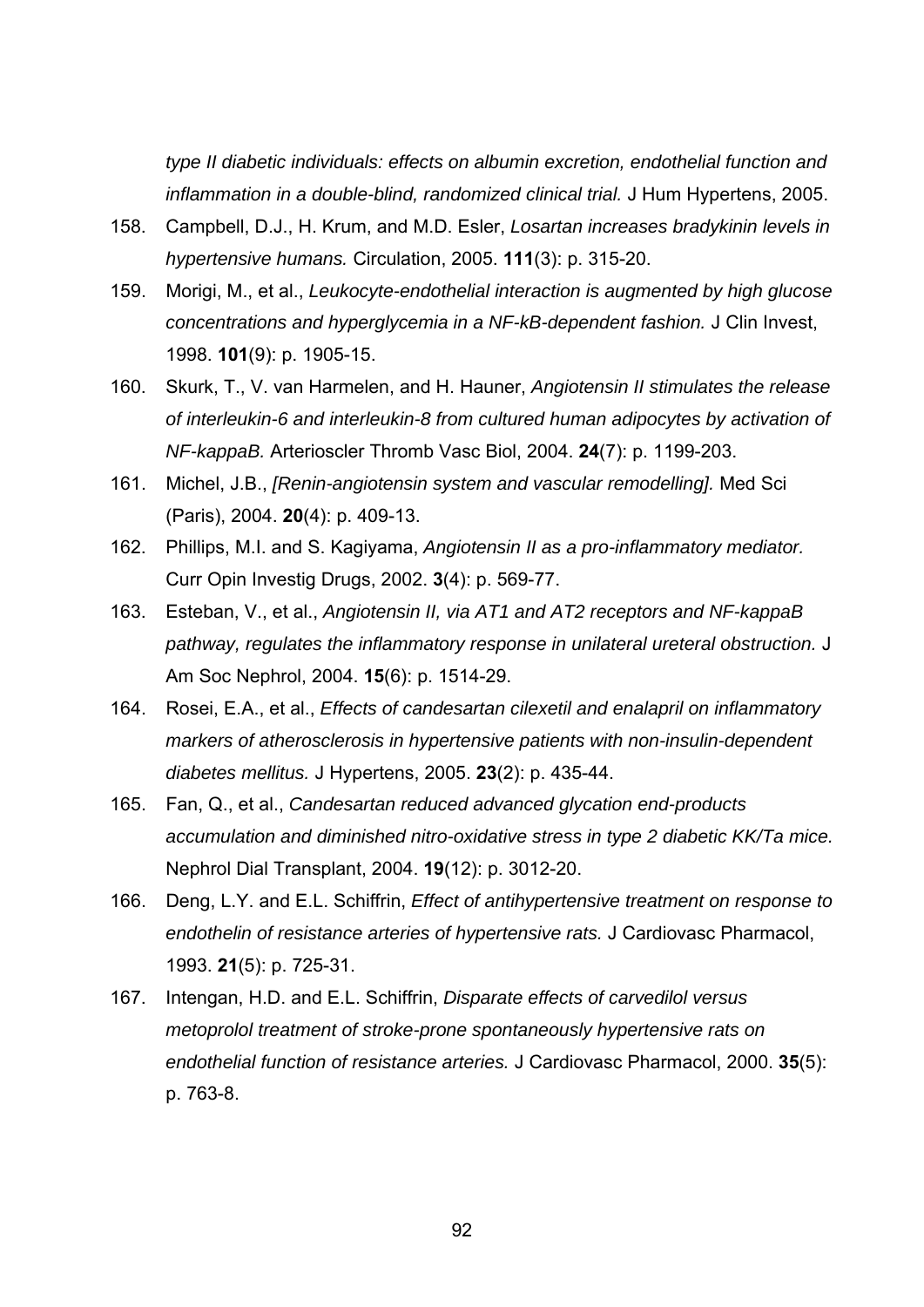- 168. Schiffrin, E.L., L.Y. Deng, and P. Larochelle, *Effects of a beta-blocker or a converting enzyme inhibitor on resistance arteries in essential hypertension.* Hypertension, 1994. **23**(1): p. 83-91.
- 169. Thybo, N.K., et al., *Effect of antihypertensive treatment on small arteries of patients with previously untreated essential hypertension.* Hypertension, 1995. **25**(4 Pt 1): p. 474-81.
- 170. Guth, B.D., et al., *Mechanism of beneficial effect of beta-adrenergic blockade on exercise-induced myocardial ischemia in conscious dogs.* Circ Res, 1987. **60**(5): p. 738-46.
- 171. Buck, J.D., et al., *Changes in ischemic blood flow distribution and dynamic severity of a coronary stenosis induced by beta blockade in the canine heart.* Circulation, 1981. **64**(4): p. 708-15.
- 172. Matsuzaki, M., et al., *Effects of beta-blockade on regional myocardial flow and function during exercise.* Am J Physiol, 1984. **247**(1 Pt 2): p. H52-60.
- 173. Schulz, R., et al., *Bradycardic agent UL-FS 49 attenuates ischemic regional myocardial dysfunction and reduces infarct size in swine: comparison with the beta-blocker atenolol.* J Cardiovasc Pharmacol, 1995. **25**(2): p. 216-28.
- 174. Freemantle, N., et al., *beta Blockade after myocardial infarction: systematic review and meta regression analysis.* Bmj, 1999. **318**(7200): p. 1730-7.
- 175. Kalinowski, L., et al., *Third-generation beta-blockers stimulate nitric oxide release from endothelial cells through ATP efflux: a novel mechanism for antihypertensive action.* Circulation, 2003. **107**(21): p. 2747-52.
- 176. Van de Water, A., et al., *Pharmacological and hemodynamic profile of nebivolol, a chemically novel, potent, and selective beta 1-adrenergic antagonist.* J Cardiovasc Pharmacol, 1988. **11**(5): p. 552-63.
- 177. Bowman, A.J., C.P. Chen, and G.A. Ford, *Nitric oxide mediated venodilator effects of nebivolol.* Br J Clin Pharmacol, 1994. **38**(3): p. 199-204.
- 178. Cockcroft, J.R., et al., *Nebivolol vasodilates human forearm vasculature: evidence for an L-arginine/NO-dependent mechanism.* J Pharmacol Exp Ther, 1995. **274**(3): p. 1067-71.